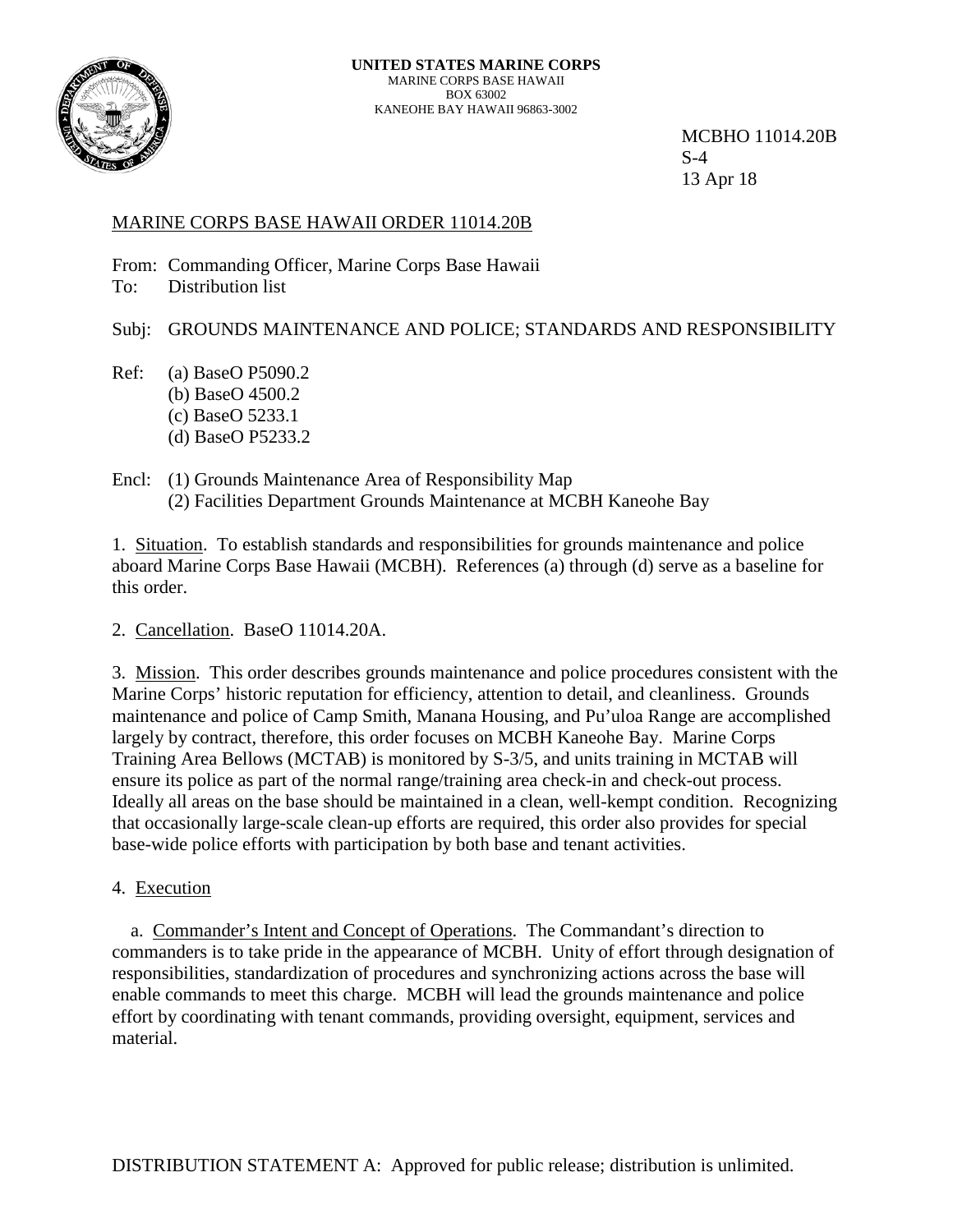#### (1) Grounds Maintenance

 (a) The Facilities Department (LF) is responsible for grounds maintenance (mowing, trimming grass around buildings, sidewalks/obstacles, pruning shrubbery, etc.) in large common use areas.

 (b) Tenants aboard MCBH Kaneohe Bay are responsible for grounds maintenance (mowing, trimming grass around buildings, sidewalks/obstacles, pruning shrubbery, etc.) in their adjacent areas. "Adjacent areas" generally extend to the nearest street, to the limits of the assigned area or to the beginning of another area of responsibility.

 (c) Detailed boundaries regarding unit areas of responsibility are contained in enclosure (1).

 (d) Green waste from grounds maintenance should be bagged and placed in dumpsters or taken to the base landfill after obtaining a landfill pass at the Base Recycling Center.

 (2) Police. Base police, like grounds maintenance, is a shared responsibility between the base and tenant units.

(a) Enclosure (1) designates responsibilities for tenants aboard MCBH Kaneohe Bay.

(b) Designated areas will be policed at least monthly or more frequently if needed.

 (c) Ordnance personnel and Range personnel will police streets/roads in the magazine area and at the Rifle Range respectively.

 (d) Marine Corps Community Services (MCCS) will maintain the Golf Course, and all sports/recreation fields. This includes trash removal from non-dumpster containers immediately adjacent to these areas. MCCS and LF personnel will maintain other MCCS areas based upon verbal agreement between each department.

b. Subordinate Element Missions

#### (1) Command Inspector General (CIG)

 (a) Conduct frequent base inspections to determine state of police and grounds maintenance. Identify problem areas to appropriate action officers and assess the overall effectiveness of this order.

(b) Coordinate with tenants to resolve conflicts and ensure compliance with this order.

 (d) Publish bulletins for a base-wide semi-annual clean-up and act as coordinator for the program.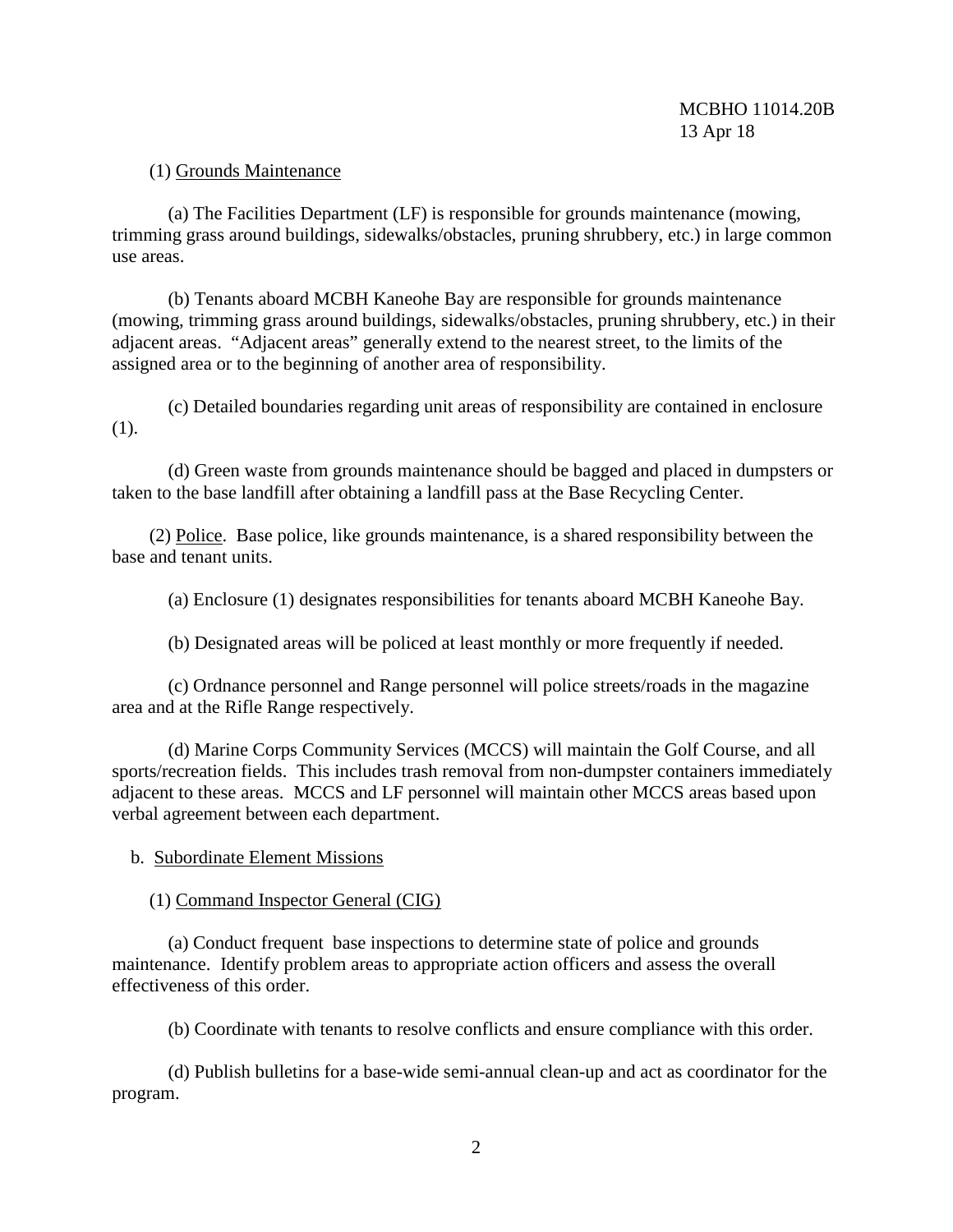## MCBHO 11014.20B 13 Apr 18

 (e) Maintain liaison with Mokapu Elementary School and commercial activities as required concerning police and maintenance of assigned areas.

(2) S-4

(a) Provide grounds maintenance service for MCBH per enclosure (2).

 (b) Coordinate with the Facilities Engineering and Acquisition Division (FEAD) and other contract administrators to ensure that contractor construction sites are adequately policed and maintained.

(c) Provide regularly scheduled and special-request pick-up of all dumpsters.

(d) Provide street sweeping services for MCBH Kaneohe Bay and Camp Smith.

(e) Support monthly unit clean-up of beaches as required.

(f) Support semi-annual clean-up program as required.

(g) Coordinate with MCCS concerning grounds maintenance at various MCCS activities.

 (h) Purchase, issue and maintain within programed constraints ground maintenance and police equipment and materiel.

#### (3) Tenant Commands, Detachments and Directors

 (a) Mowing. Mow grassed areas consistent with their current use. Satisfactory grass height in living and working areas is 1 to 4 inches.

 (b) Trimming, Edging, Weeding, etc. Eradicate weeds and trim grass around buildings, structures, trees, hedges, fences, poles and similar places to present a well-manicured appearance, prevent encroachment upon structures and utilities, and keep building numbers clearly visible. Maintain edges of walks, curbs and driveways neatly.

 (c) Pruning and Trimming of Shrubs. Trim shrubs and hedges to maintain a neat and attractive appearance. Maintain hedges at street intersections not more than 3 feet high to allow unrestricted pedestrian and vehicle observation.

 (d) Landscaping. Landscaping will be of an informal, practical design that requires minimal maintenance and is in concert with the surroundings. Rock gardens/borders, sandbags, nonessential fences, woody vines, and painting/white washing of trees, shrubs, rocks, etc, for beautification is expressly forbidden.

 (e) Streets. Units are responsible for policing all streets within and bordering their areas of responsibility.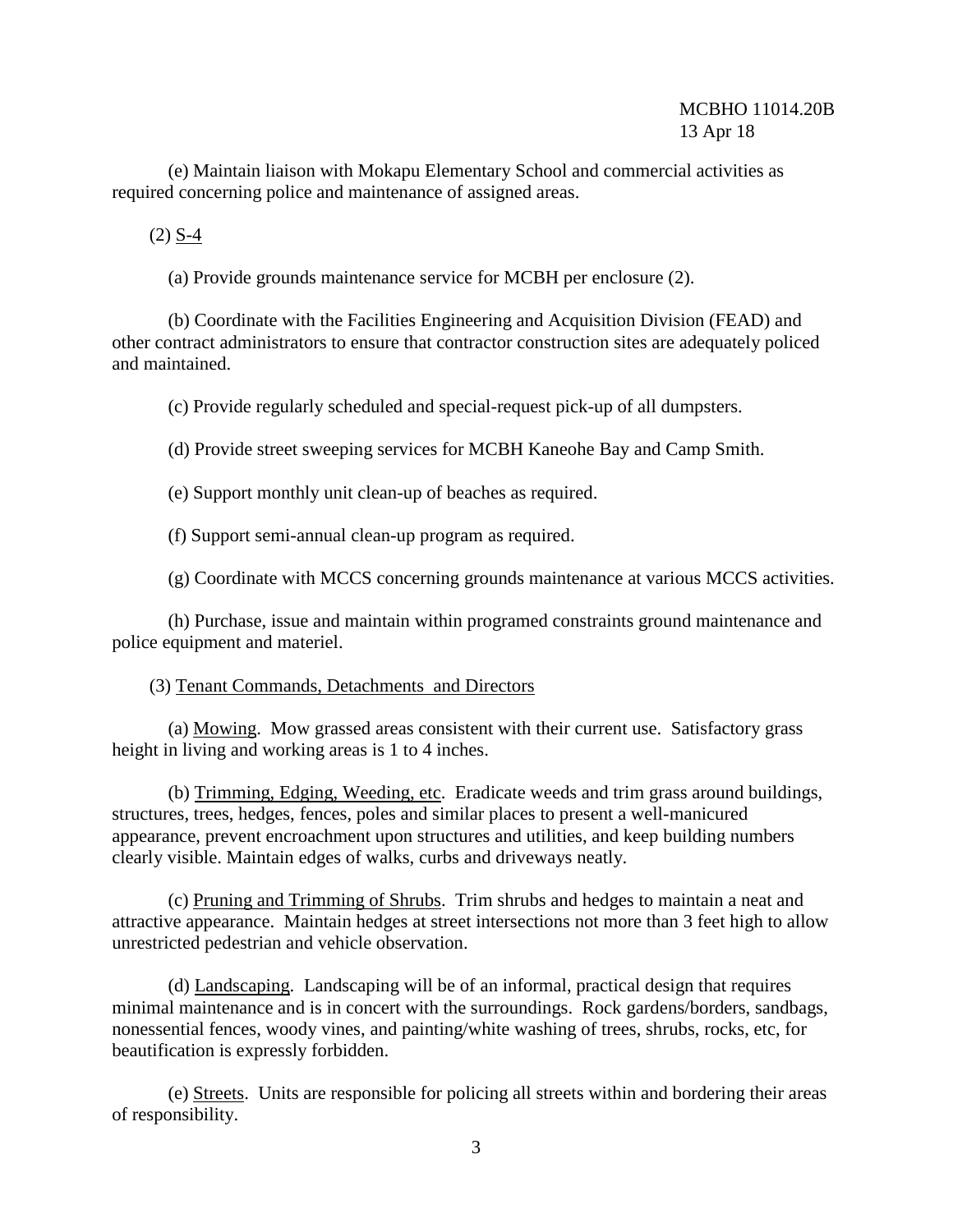(f) Irrigation. Limit irrigation to areas where supplemental watering is essential to establish and support vegetation, to prevent dust and erosion, or to prevent loss of established turf or principal landscape planting. Irrigate per BaseO 11300.13 and other utilities conservation guidelines.

 (g) Preservation of Trees. Do not cut or relocate trees without prior consultation with the Environmental Compliance and Protection Division and approval from the Director, Facilities Department. Tree removal is the responsibility of the Facilities Department.

 (h) Unauthorized Roads and Trails. Do not establish any new footpaths or roadways without prior consultation with the Environmental Compliance and Protection Division and approval of the Director, Facilities Department.

 (i) Unauthorized Parking in Seeded Areas. Parking on seeded areas not expressly designated by the base as authorized for parking is prohibited. Seeded areas where parking is authorized will be posted with "Parking Authorized" signs by MCBH. Sign Provost Marshall will enforce this provision. Exceptions to this direction for social events or circumstances will be made to the CIG.

 (j) Trash Disposal. Sort trash and dispose of recyclable items per references (b), and (c) and applicable state and federal laws. Deposit trash in dumpsters located in respective living and work areas. Transport objects too large to fit inside dumpsters to the sanitary landfill. The activity responsible for the area is responsible for emptying trash receptacles other than dumpsters (this includes common use standing waste receptacles located in or adjacent to tenant activities' area of responsibility).

# (4) MCCS

 (a) Maintain the Golf Course, sports/recreation fields, and other areas built and/or funded by MCCS. Areas of responsibility other than the Golf Course will be determined by applicable regulations and mutual agreements between LF and MCCS.

 (b) Pets. Ensure compliance with reference (d), specifically the times allowed for pets on North Beach, from sunrise to 1000, 1500 to sunset and pet litter. Pet owners in all cases are responsible for the immediate police and proper disposal of animal waste.

### (5) Provost Marshal

 (a) Vehicle Traffic. Confine all regular vehicular traffic to established roads and parking areas. Driving or parking on sidewalks, lawns, and seeded areas not posted is prohibited except for vehicles acting in an emergency capacity, and Facilities Department and contractors' vehicles when necessary to perform work. Exceptions to this regulation include special event parking when approved by the Base Commander.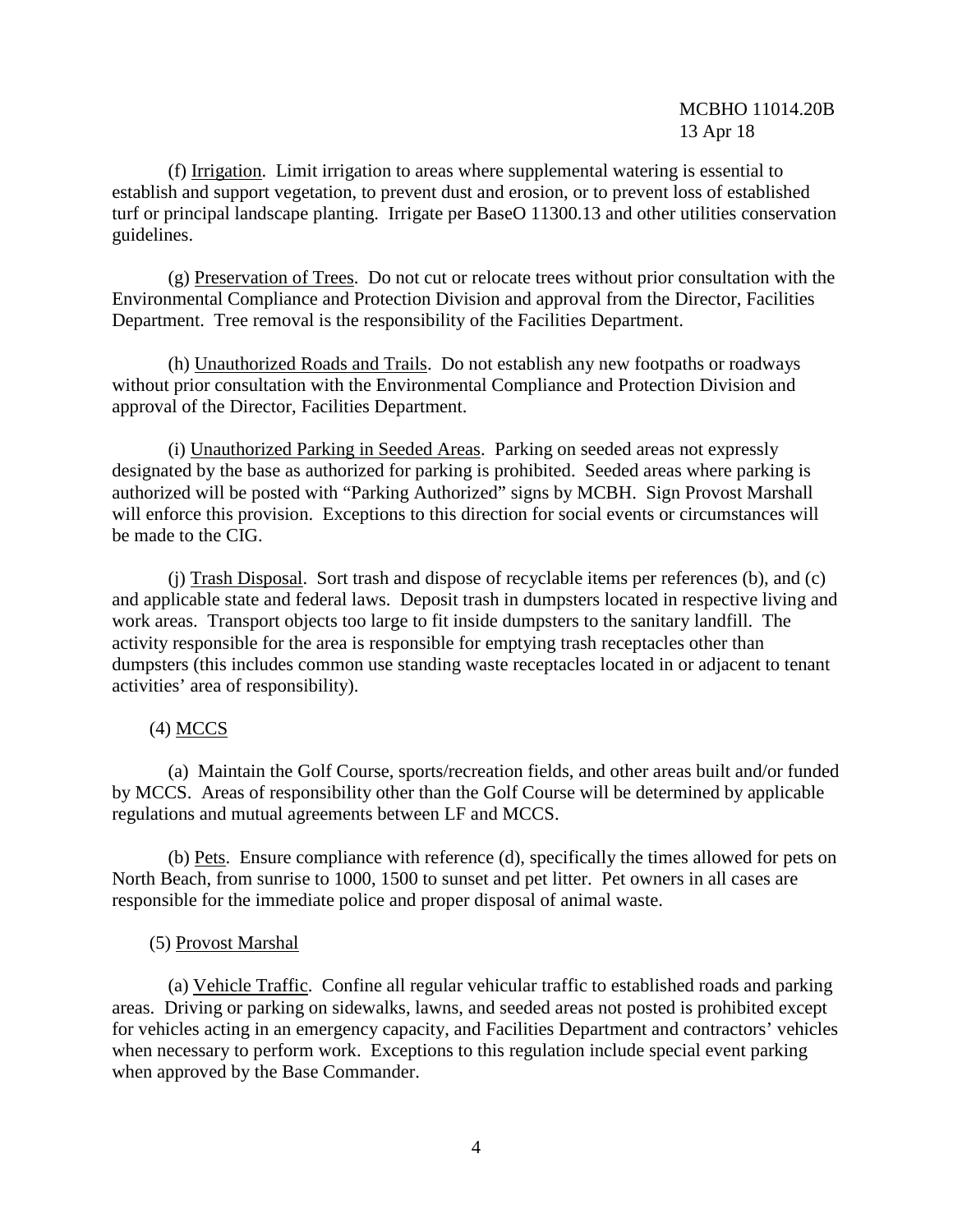(b) Littering of Thoroughfares and Common Areas. Ensure strict compliance with reference (c) regarding littering of base thoroughfares and state highways. Cite violators observed littering on thoroughfares, beaches, and other common area locations.

(c) Pets. See paragraph  $4.b.(4)(b)$  above.

5. Summary of Change. This order re-emphasizes responsibilities for the maintenance and police aboard MCBH Kaneohe Bay by providing general guidance for the base and tenant commands. Boundaries for unit grounds maintenance and police responsibilities are contained in the detailed maps in enclosure (1).

### 6. Administration and Logistics

 a. Procedures for VIP Visits/Exercises. Compliance with this order will minimize the requirement for special preparations for VIP visits/exercises. However, should last minute work be required, details and support requirements will be published by letters of instruction for other means. All activities shall support such events.

#### b. Semi-annual Cleanup Program

 (1) A comprehensive base-wide clean-up will be conducted semi-annually, during April and October. The CIG will lead the program and coordinate the clean-up. The clean-up effort will encompass all of MCBH Kaneohe Bay and may include other areas such as MCTAB, Pu'uloa, or Camp Smith, as needed or directed by the Base Commander.

 (2) Special projects/requirements will be formulated from command input and the CIG's inspection reports.

 (3) Specific guidance and details of each clean-up will be defined in a bulletin to be published by the CIG.

 c. Changing Areas of Responsibility. Activities/departments who require a change in areas of responsibility will coordinate the desired change with the Director, S-4, via appropriate chain of command.

### d. Definitions

 (1) Grounds maintenance. Includes mowing, trimming, weed eating, pruning, edging and other activities take to enhance the appearance of grass, trees, and shrubs or other vegetation in a particular area.

 (2) Police. The removal of litter from a particular area along with its proper disposal. It also includes the neat and orderly storage of gear, equipment, boxes, and material insofar as it is stored in an area visible to the general population.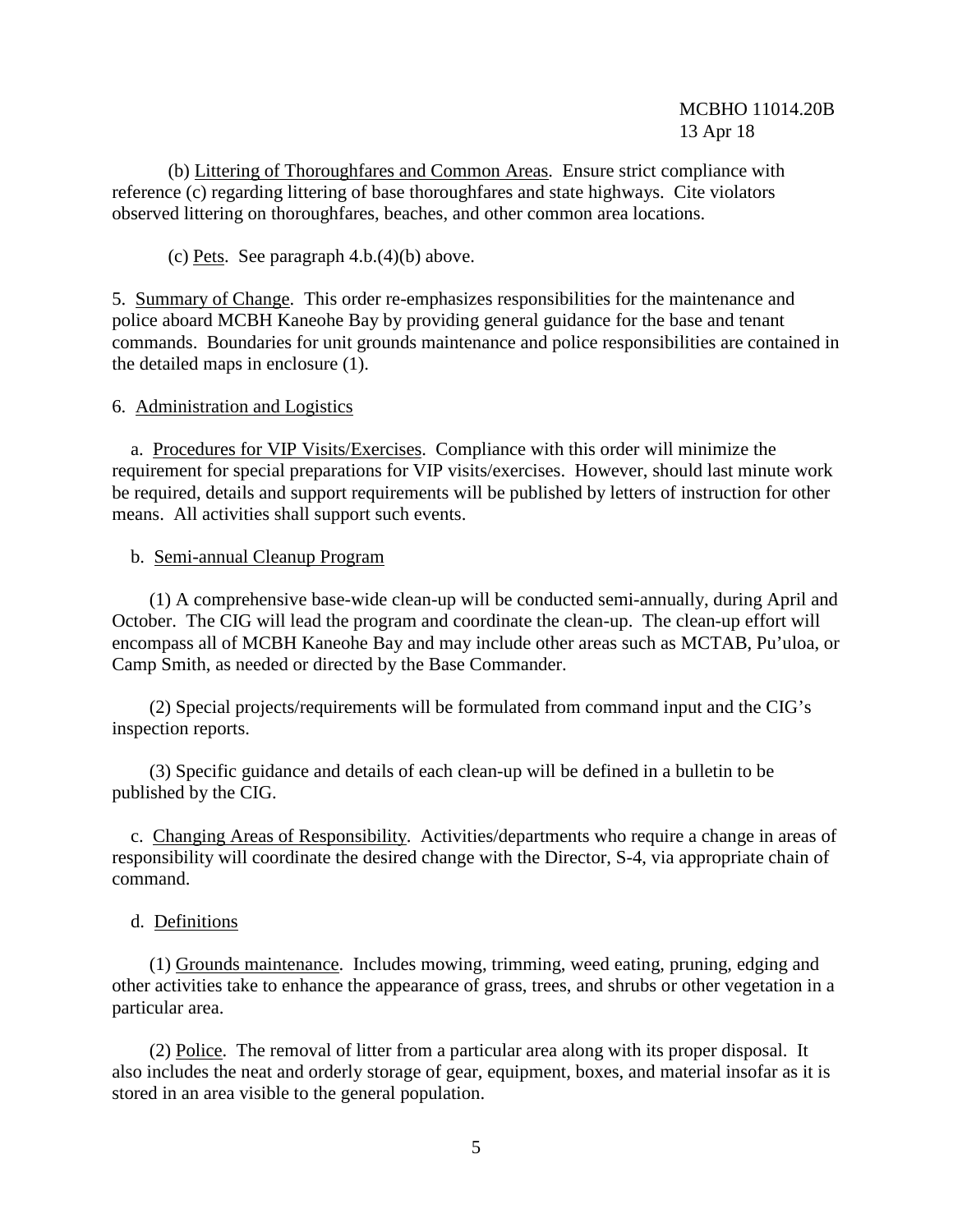#### MCBHO 11014.20B 13 Apr 18

## 7. Command and Signal

a. Command. Point of contact for this Order is the S-4 Director. This Order is applicable to MCBH departments and subordinate and tenant commands.

6

b. Signal. This Order is effective the date signed.

R. LIANEZ

DISTRIBUTION: A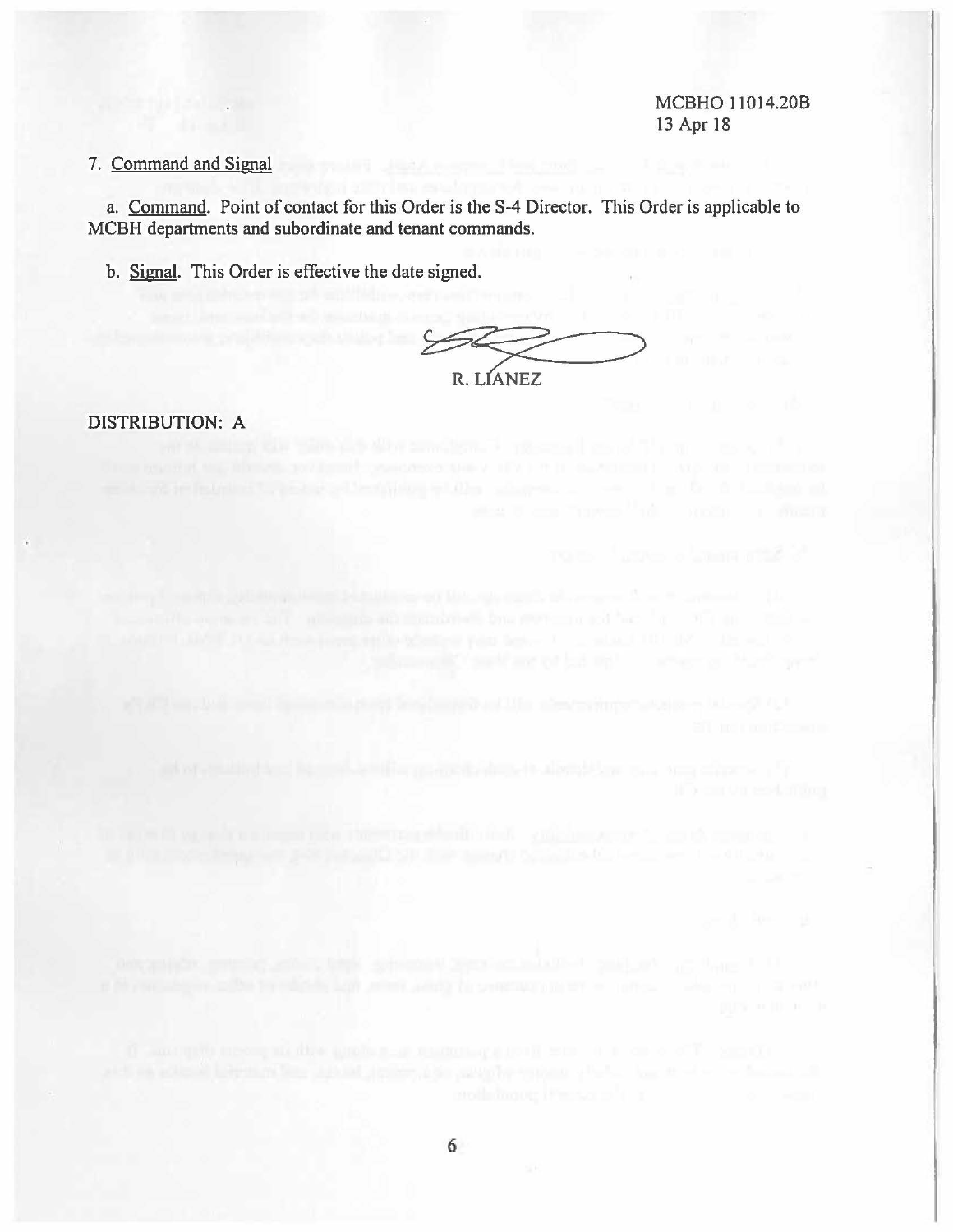MCBHO 11014.20B 13 Apr 18

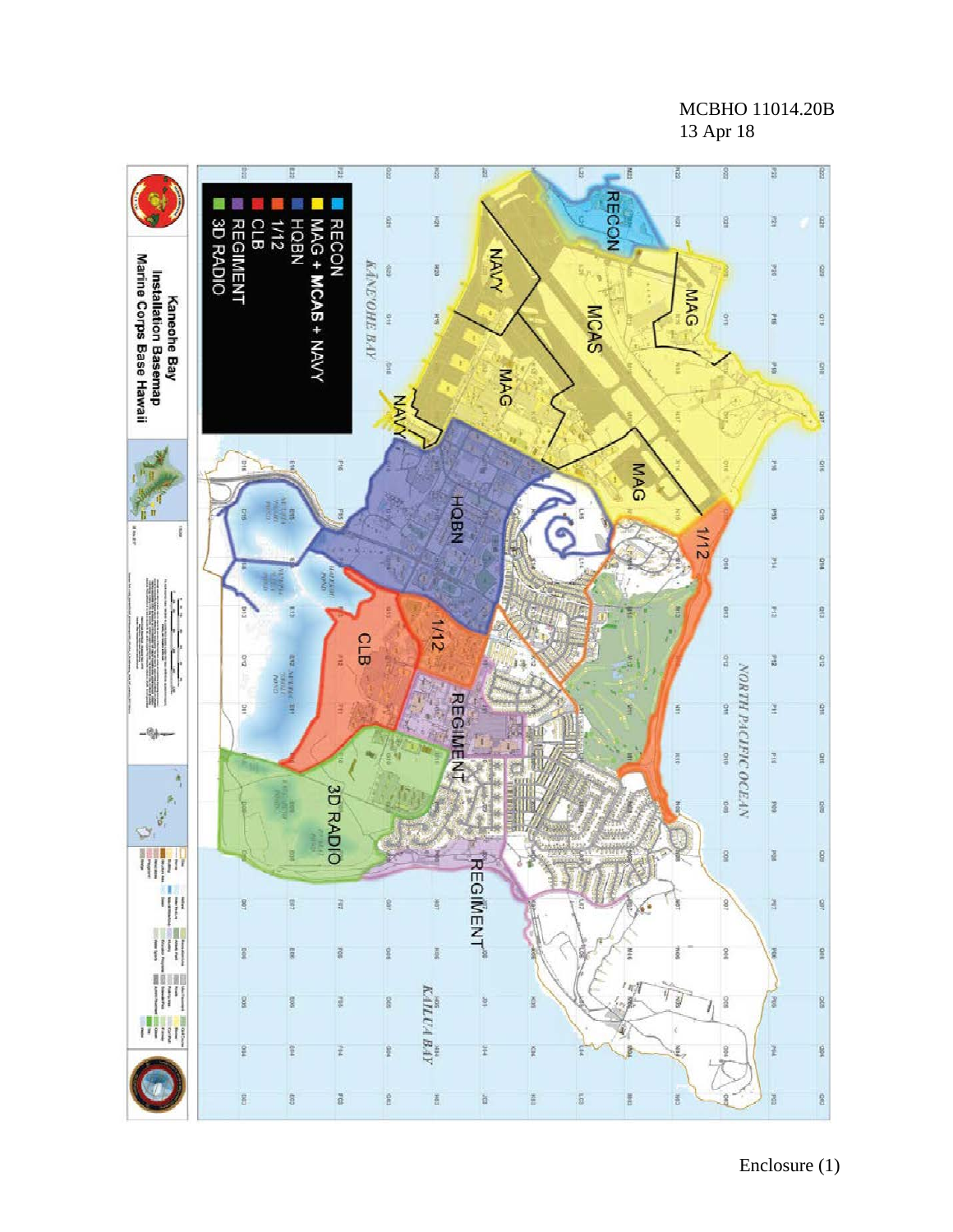MCBHO 11014.20B 13 Apr 18



Enclosure (1)